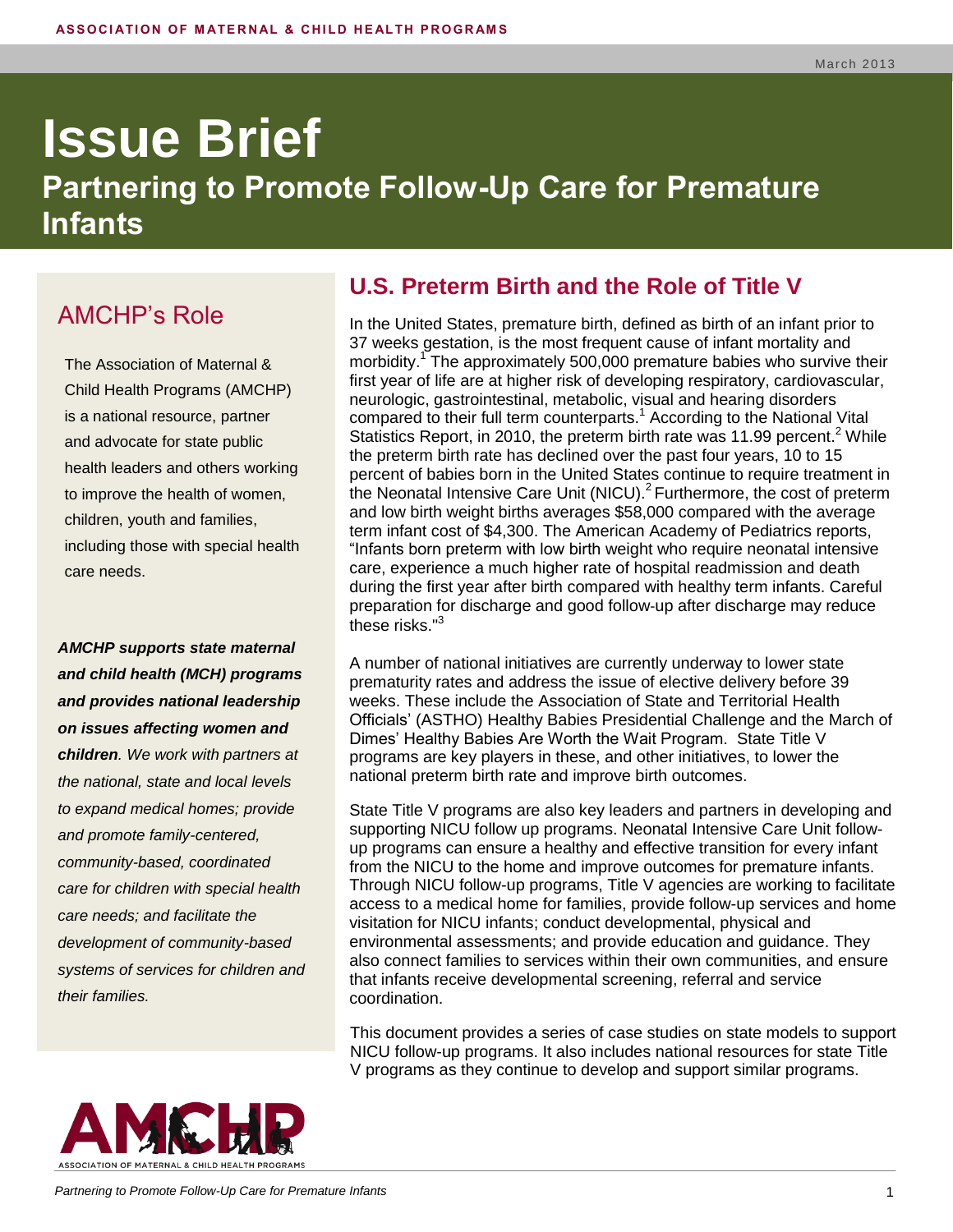# **State Models of NICU Follow-Up Programs**

#### **Arizona: High Risk Perinatal Program/Newborn Intensive Care Program (HRPP/NICP)**

#### **Overview**

For nearly 40 years, the Arizona High Risk Perinatal Program/ Newborn Intensive Care Program (HRPP/NICP) has supported the provision of emergency maternal and neonatal transports, hospital and inpatient physician services, and community health nursing follow up. Administered by the Arizona Bureau of Women's and Children's Health, which operates the state Title V program, HRPP/NICP enrolls eligible infants, offering a financial safety net for eligible families. Leadership for planning, program development, and management of the program is provided by the Office of Children's Health within the Bureau of Women's and Children's Health.

The HRPP/NICP program requires Level II Enhanced Qualification and Level III perinatal centers to have a NIDCAP® (Neonatal Individualized Developmental Care and Assessment Plan) trained developmental specialist to provide individualized developmental care for infants and their families.

To ensure the continuum of care, higher level hospitals have weekly discharge meetings where a representative of the local community health nurse (CHN) contractor is updated on NICU infants enrolled in the program, and where they are in relation to discharge. When discharged, a special form is sent to the appropriate CHN agency summarizing the NICU experience and including the last developmental evaluation. The community health nursing component includes the following services:

- Follow up to support the family during transition from the hospital to home
- Developmental, physical and environmental assessments
- Education and guidance
- Direct families to programs and services

During home visits, community nurses also assess other children in the home to identify children at risk and screen mothers for postpartum wellness.

#### **Partners/Funding**

HRPP/NICP contracts with 13 different agencies to supply the community nursing visits. State funds support the transport, hospital and a portion of the community health nurse component, while Title V funds enable the program to offer more nursing visits and aid to support professional development of the nurses. In an effort to support the perinatal system, the state Medicaid agency reimburses Arizona Perinatal Trust (APT) certified hospitals at a higher rate.

# About Title V Programs

State Title V MCH programs have a 77 year history of building comprehensive, integrated systems to ensure the health and well-being of women, children, including children with special health care needs, and their families. All states and U.S. territories receive funds from the Title V Maternal and Child Health Services Block Grant program (Title V Block Grant) to build a comprehensive system of programs, services and supports for these populations. This federal program provides critical funds to states for programs, services, supports and leadership in areas including improving infant and child health outcomes, reducing infant and maternal mortality rates and providing prenatal care to low-income pregnant women.

The federal Title V Block Grant also includes important requirements for coordination between state Title V and Medicaid programs. By federal law, state Title V programs are required to:

- **•** Assist with coordination of Medicaid Early and Periodic Screening, Diagnostic and Treatment (EPSDT)
- **•** Establish coordination agreements with their state Medicaid programs
- **•** Provide a toll-free number for families seeking Title V or Medicaid providers
- **•** Provide outreach and facilitate enrollment of Medicaid eligible children and pregnant women
- **•** Share data collection responsibilities
- **•** Provide services for children with special health care needs (CSHCN) not covered by Medicaid

Sources: Understanding Title V of the Social Security Act, Health Resources and Services Administration, Maternal and Child Health Bureau, Accessed on 1/28/13 at: mchb. hrsa.gov/about/understandingtitlev.pdf; EPSDT and Title V Collaboration to Improve Child Health, Health Resources and Services Administration, Maternal and Child Health Bureau, Accessed on 1/28/13 at mchb.hrsa.gov/epsdt.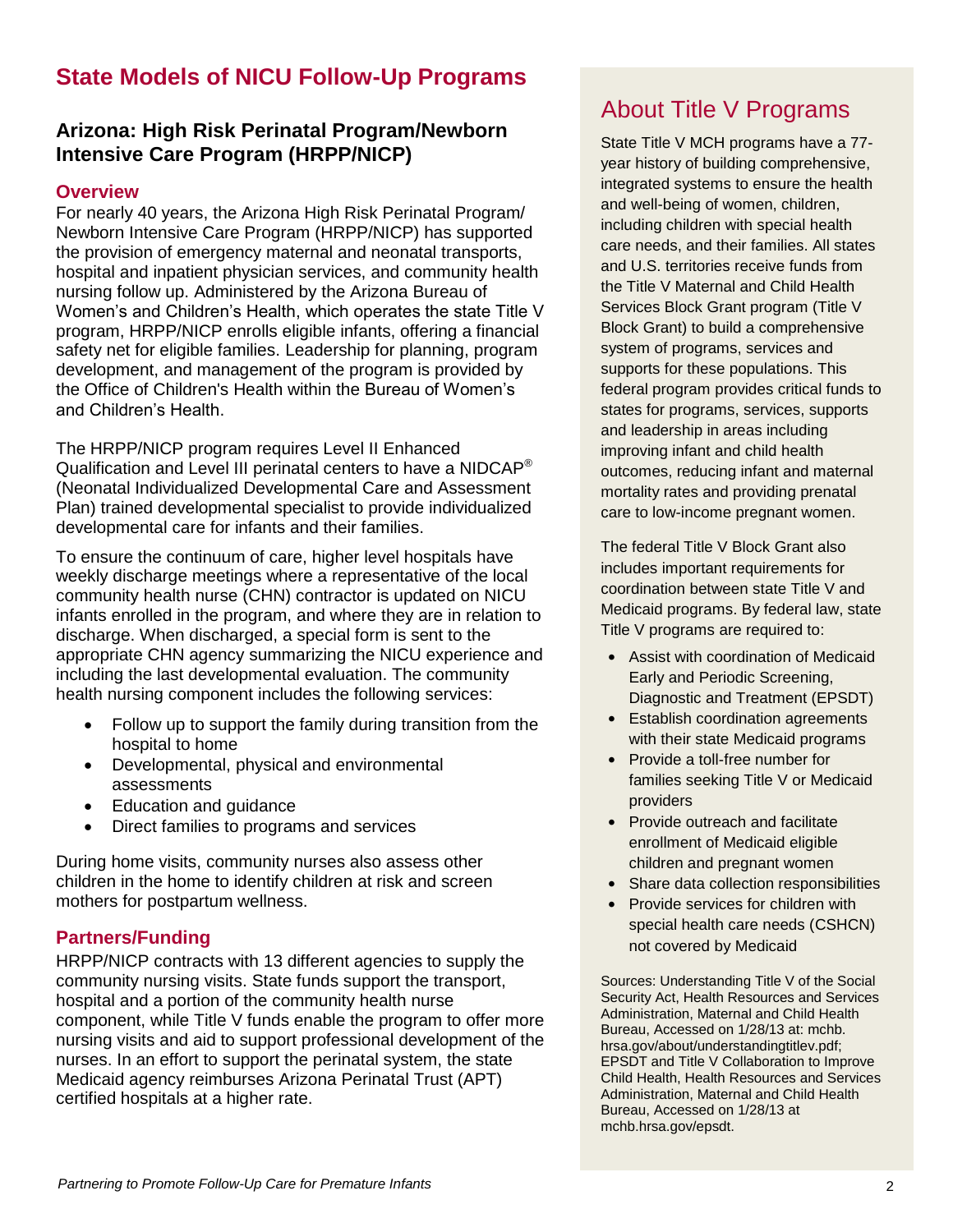#### **Successes**

HRPP/NICP came about as a result of the poor infant mortality rates in Arizona in the late 1960s. Since the inception of the program in the 1970s and the advances in medical technology, the rate of neonatal deaths has decreased from 17.8 per 1,000 live births in 1970 to 3.8 per 1,000 live births in 2010. Infant deaths (within the first year of life) have decreased from 6.3 per 1,000 live births in 2008 to 6.0 per 1,000 live births in 2010 and post neonatal deaths (from 28 to 365 days of life) have slightly increased from 2.1 per 1,000 live births in 2008 to 2.2 per 1,000 live births in 2010. Based on the actual number of infant deaths and live births in 2010, the infant mortality rate of 6.0/1,000 was the second lowest infant mortality rate ever recorded in state history.

As of FY 2011, 3,863 infants were enrolled in NICP, community health nurses made 8,211 visits to medically fragile infants and their families after they were discharged, 862 critically ill pregnant women were transported to the appropriate level of care, and 777 critically ill newborns were transported to the appropriate level of care.

For more information on the Arizona NICU followup program, visit: [azdhs.gov/phs/owch/children/highrish.htm.](http://www.azdhs.gov/phs/owch/children/highrish.htm)

#### **California: Children's Services High Risk Infant Follow-Up Program**

#### **Overview**

The California Children's Services (CCS) High Risk Infant Follow-Up (HRIF) Program was established to identify high-risk infants who might develop CCSeligible conditions after discharge from a CCSapproved NICU. CCS is administered by the California Department of Health Care Services (DHCS), Systems of Care (SOC) Division, which collaborates with the California Department of Public Health, Maternal, Child and Adolescent Health Program on Title V activities related to CSHCN, such as HRIF. CCS program standards require that each CCS-approved NICU ensure the follow-up of discharged high-risk infants and that each NICU shall have an organized HRIF Program or a written agreement for the provision of these services by another CCS-approved NICU.

CCS-approved HRIF Programs provide three multidisciplinary outpatient visits to identify problems, institute referrals, and monitor outcomes of HRIF-eligible children from birth to three years of age. The following are reimbursable diagnostic services:

- Comprehensive history and physical examination with neurologic assessment
- Developmental assessment (Bayley Scales of Infant Development (BSID) or an equivalent test)
- Family psychosocial assessment
- Hearing assessment
- Ophthalmologic assessment
- Coordinator services (including assisting families in accessing interventions and facilitating linkages to other agencies and services)

Entry into the HRIF Program is limited to those infants who have met CCS medical eligibility criteria for NICU care or had a CCS-eligible medical condition during their stay in a CCS-approved NICU. The HRIF Program also is available to infants who have a CCS-eligible medical condition upon NICU discharge.

#### **Partners/Funding**

The HRIF Program is a special care center under the CCS program of the California DHCS, and is supported by Title V funding to SOC Division. The funding source for a county CCS program is a combination of monies appropriated by the county, state general funds and the federal government.

#### **Successes**

In 2006, CCS redesigned the HRIF Program and started the Quality of Care Initiative (QCI) with the California Perinatal Quality Care Collaborative (CPQCC). The CCS/CPQCC HRIF QCI developed a Web-based reporting system to collect HRIF data to be used in quality improvement activities. This reporting system will be able to identify quality improvement opportunities for NICUs in the reduction of long-term morbidity; allow programs to compare their activities with all sites throughout the state; allow the state to assess site-specific successes; and support real-time case management. As of February 2013, 65 of 66 CCSapproved HRIF Programs are reporting online. Between 2009 and February 2013, 26,041 HRIF Program referrals/registrations forms have been reported online.

For more information on the California NICU followup program, visit:

[dhcs.ca.gov/services/ccs/Pages/HRIF.aspx](http://www.dhcs.ca.gov/services/ccs/Pages/HRIF.aspx) and [ccshrif.org](https://www.ccshrif.org/).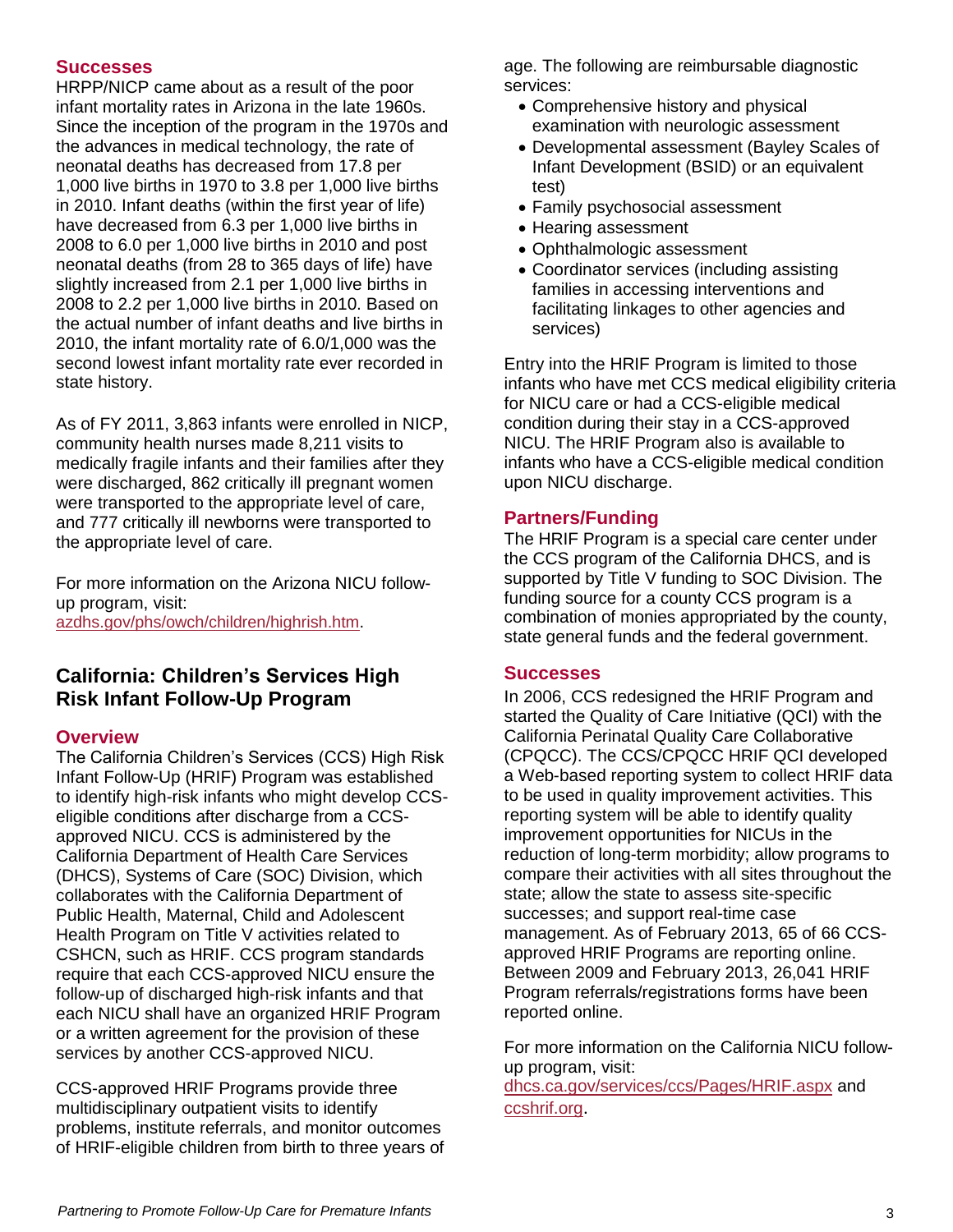### **Colorado: Ensuring the Transition to a Medical Home for Premature Infants**

#### **Overview**

In 2011, the Colorado Department of Public Health and Environment (CDPHE) Health Care Program for Children with Special Needs (HCP) recognized the needs of parents of premature and late premature infants were not being addressed in current policies and priorities for Colorado families. Part of the CDPHE Children with Special Health Care Needs Unit, which operates the state Title V children and youth with special health care needs (CYSCHN) program, brought together a committee to determine how to develop a smooth and sustainable transition program for premature infants, including late premature and high risk infants, and their families that focuses identification, referral, and follow-up services to the primary care provider and medical home. Previously, the NICU project, funded by the Colorado Division of Developmental Disabilities, Early Intervention Colorado and Part C of the Individuals with Disabilities Education Act (IDEA), worked with hospital staff to identify infants either because they have been diagnosed with a physical or mental condition known to have a high probability of resulting in significant delays in development or because they were demonstrating developmental delays. This project was discontinued due to funding cuts, thus, it was recognized that broad agency and community support was needed to implement and sustain such a program. In addition, it was recognized that a mechanism was needed to identify late premature infants and infants with less significant medical needs to ensure that their families were connected to community-based resources.

In order to address these needs, in 2012, HCP convened a "Key Stakeholder Colorado Premature Infant Summit: Assuring Premature Infant Follow Up through a Medical Home." The goal of the summit was to "optimize the health and developmental outcomes of premature and highrisk infants and their families by sharing best practices and systems of care that support the transition home from the NICU and hospital to the medical home and supportive community-based services." The summit brought together key stakeholders to identify strategies that would support families as they transition home from the hospital due to the impact of prematurity on the family and health care system as a result rehospitalization and ongoing health, support

services, and educational needs. The objectives of the summit were to prioritize next steps in meeting the follow-up needs of premature and late premature infants and their families, and implement coordinated strategies to carry out the recommendations from the summit.

#### **Partners/Funding**

The Key Stakeholder Colorado Premature Infant Summit was funded through support of the Colorado Title V Maternal and Child Health Program and a grant received by a nonprofit, Special Kids, Special Care. Broad agency and community support is now in place, including collaborative efforts with the Title V Maternal and Child Health Program, HCP Colorado Perinatal Care Council, Early Intervention Colorado, Family Voices, Colorado American Academy of Pediatrics, Colorado Academy of Family Physicians, Health Care Policy and Finance, and the University of Colorado, JFK Partners and School of Medicine. The summit participants from these organizations identified six action steps that needed to be in place to support the family's and infant's smooth transition from the hospital to the community and to ensure connections to resources, such as primary health care, early intervention, and HCP care coordination, which is supported by Title V.

#### **Successes**

Colorado is now addressing the action steps identified at the summit:

- Disseminate best practices around the transition from the NICU to the families home community, including a *Tool Kit for Follow‐up Care of the Premature Infants*
- Increase parent support efforts and access for parents of premature infants
- Increase availability and access to educational programs for health care professionals regarding the needs of premature infants and high-risk infants and their families
- Develop connected data systems to better understand the Colorado population of premature and high-risk infants and their needs
- Include needs of premature infants and their families in policy discussion and decisions
- Continue collaboration across agencies and organization to meet the needs of premature and high-risk infants and their families

For more information on the Colorado HCP program, visit [hcpcolorado.org](http://hcpcolorado.org/) or contact [jane.gerberding@state.co.us.](mailto:jane.gerberding@state.co.us)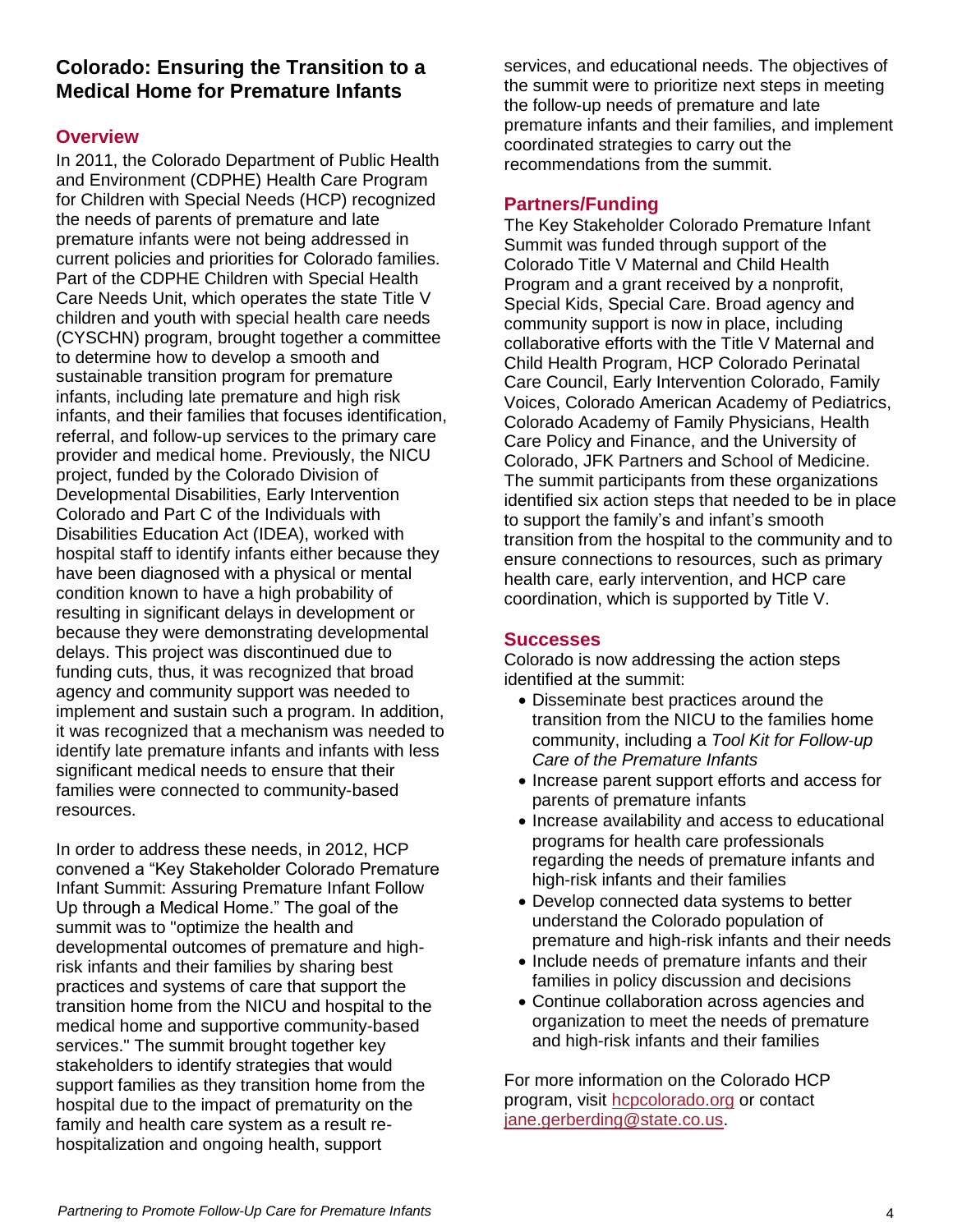### **Iowa: Child Health Specialty Clinics**

#### **Overview**

Child Health Specialty Clinics (CHSC) is the Iowa Title V program for CYSHCN, and facilitates the development of family-centered, community-based, coordinated systems of care for CYSHCN. Child Health Specialty Clinics and the Iowa Department of Public Health (IDPH) are signatory partners in Early ACCESS, the Iowa Part C, IDEA system of care for infants and toddlers. CHSC provides service coordination for eligible children zero to three years old with special health care needs enrolled in Early ACCESS. CHSC and IDPH work with NICUs to ensure that graduates have appropriate newborn screening and follow up along with seamless transitions to medical homes and community services. CHSC family navigators are trained to become Early ACCESS service coordinators, and assure that infants and toddlers with health conditions causing or having the potential to cause a developmental delay receive support and services in their own communities. CHSC engages health care professionals, families, community leaders, and policymakers in quality improvement to raise the standard of child health care.

#### **Partners/Funding**

CHSC is funded partially by the federal Title V, MCH Services Block Grant in addition to funding provided by the Iowa Department of Public Health, the Iowa Department of Education, the Iowa Department of Human Services, other community partners, and program income. In April 2010, CHSC contracted for additional funds from the Early ACCESS Lead Agency (Iowa Department of Education), originating from the American Recovery and Reinvestment Act (ARRA). Through collaborations between CHSC and the Iowa Chapter of the American Academy of Pediatrics, Iowa applied for and became a participant in the National Improvement Partnership Network (NIPN). Iowa named this partnership the *Partnership to Improve Child Health in Iowa* (PI-CHI). Throughout a two-year period, PI-CHI conducted ongoing stakeholder phone calls and face-to-face events related to improving the care of late pre-term infants.

#### **Successes**

The Iowa Department of Public Health facilitated meetings between Heartland Area Education Agency (AEA) and two NICUs in Des Moines (Blank Children's Hospital and Mercy) to discuss how Early ACCESS could have a presence in NICUs and meet with families when infants were being discharged. As a result of the meetings, Heartland AEA contracted with Title V agencies for a registered nurse (RN). This RN spent approximately one day per week in each NICU to ensure that babies were being referred to Early ACCESS and facilitate communication between NICU graduates and providers. This culminated in helping to get Early ACCESS on the floors of NICUs and the work continues today.

For more information on the Iowa NICU follow-up program, visit: [chsciowa.org/.](http://www.chsciowa.org/)

### **Utah: Neonatal Follow-Up Program**

#### **Overview**

The Utah Neonatal Follow-Up Program (NFP) is a statewide program that provides developmental screening and evaluation to early gestation and high-risk graduates from various NICUs across the state. Administered by the Bureau of Children with Special Health Care Needs, the Utah Title V CYSHCN program, NFP uses a multidisciplinary approach in which various medical and developmental specialists gather to monitor and evaluate each qualifying child. Children who participate in NFP are seen by the development team four to six times from four months of age through the preschool years. In 2011, 339 children were recruited for the program from referring NICUs around the state, representing 23 of 28 Utah counties. Currently, more than 1,050 children are enrolled.

Current enrollment criteria include:

- Birth weight ≤ 1250 grams
- Gestational age ≤26 weeks
- Diagnosis of hypoxic ischemic encephalopathy (HIE)
- ECMO support

Children who do not meet the above criteria, but are NICU graduates, may be referred for enrollment by the NICU, medical home or parent/guardian.

The program assists with or refers families to appropriate intervention and financial services, when indicated. A summary of each evaluation is sent to the child's medical home and to the referring NICU. With parent approval, the summary is sent to other providers in the child's care. The program also provides psychosocial support as needed. The NFP is currently collaborating with the